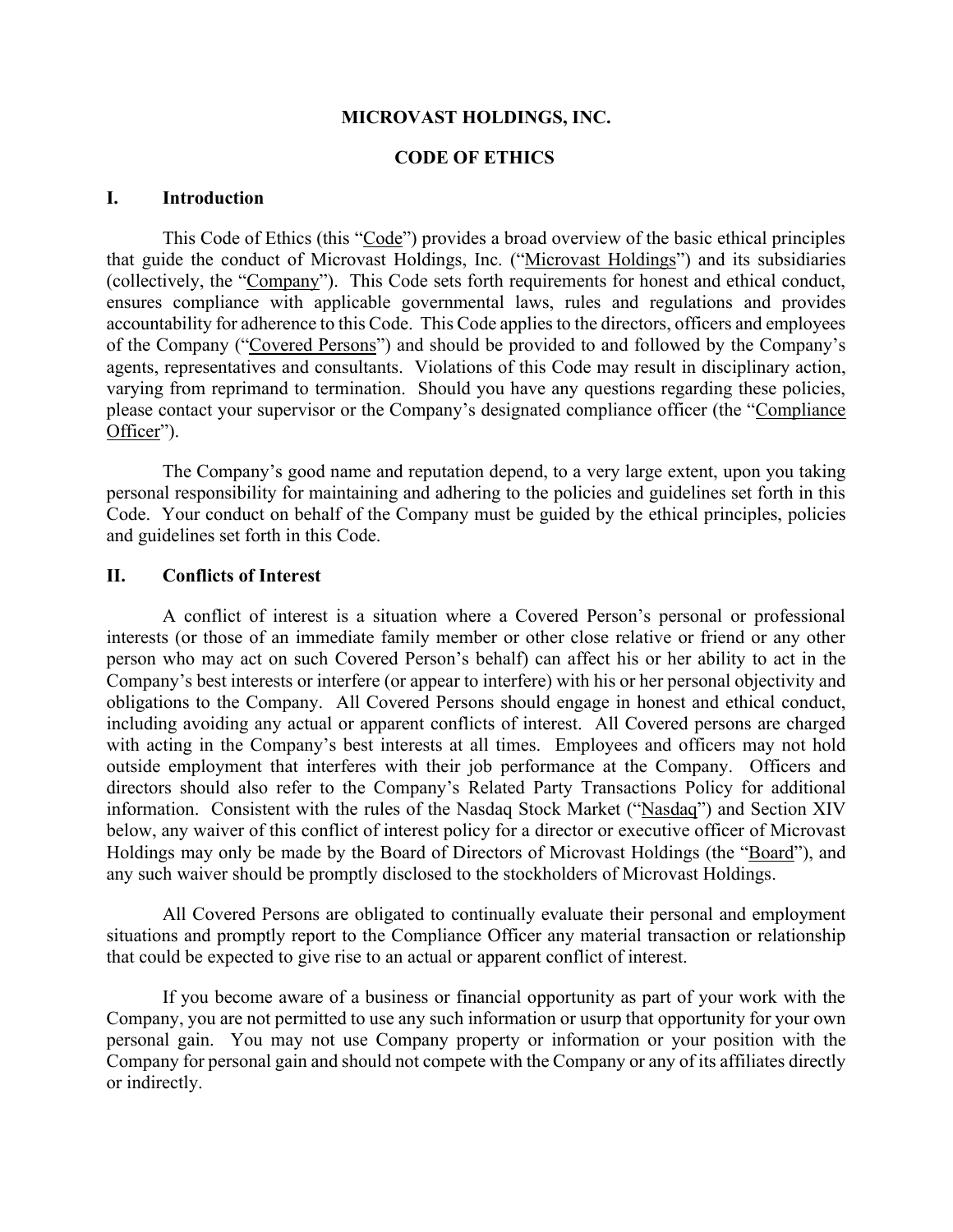### **III. Record-Keeping**

The Company requires honest and accurate recording and reporting of information in order to make responsible business decisions, and it documents and records business expenses accurately. Questionable expenses should be discussed with the appropriate personnel in the Company's accounting department. All of the Company's books, records, accounts and financial statements are maintained in reasonable detail, appropriately reflect its transactions and conform both to applicable legal requirements and to the Company's system of internal controls.

The Company avoids exaggeration, derogatory remarks, guesswork or inappropriate characterizations of people and companies in its business records and communications. The Company maintains its records according to its record retention policies. In accordance with those policies, in the event of any litigation or governmental investigation concerning the Company's records or communications, please consult with the Compliance Officer if you have any questions.

### **IV. Public Reporting**

Microvast Holdings is a public company and, as a result, files reports and other documents with the United States Securities and Exchange Commission (the "SEC") and Nasdaq, on which its common stock trades. In addition, Microvast Holdings issues press releases and makes other public statements in accordance with its Corporate Disclosure Policy that include financial and other information about the Company's business, financial condition and results of operations. Microvast Holdings endeavors to make full, fair, accurate, timely and understandable disclosures in reports and documents it files with, or submits to, the SEC and in its press releases and public communications.

The Company requires cooperation and open communication with its auditors. It is illegal to take any action to fraudulently influence, coerce, manipulate or mislead any auditor engaged in the performance of an audit of the Company's financial statements.

The laws and regulations applicable to filings made with the SEC, including those applicable to accounting matters, are complex. While the ultimate responsibility for the information included in these filings rests with Company management, numerous other employees participate in the preparation of these filings or provide information included in these filings. The Company maintains disclosure controls and procedures to ensure that the information included in these filings is collected and communicated to Company management in order to permit timely disclosure of such information.

If you are requested to provide, review or certify information in connection with the preparation of a filing to be made with the SEC, you must provide the requested information in a full, accurate and timely manner. Moreover, even in the absence of a specific request, you should report any significant information that you believe should be considered for disclosure in Microvast Holdings' filings with the SEC.

If you have questions or are uncertain as to how the Company's disclosure controls and procedures may apply in a specific circumstance, promptly contact your supervisor or the Compliance Officer. Additional information regarding how to report your questions or concerns (including on a confidential, anonymous basis) is included in Section XIII below.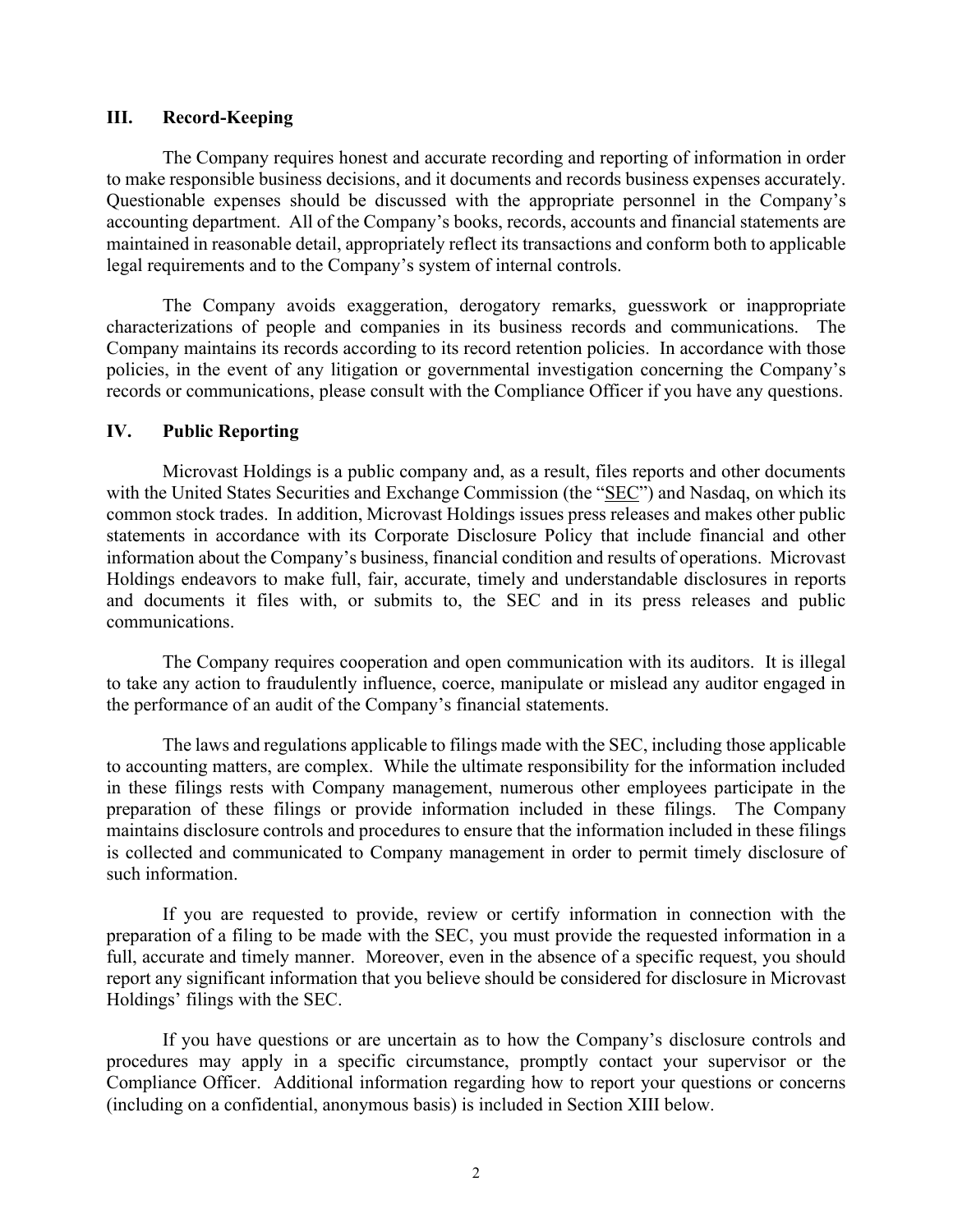### **V. Competition and Fair Dealing**

The Company competes fairly and honestly. The Company does not engage in unethical or illegal business practices such as stealing proprietary information, possessing trade secret information that was obtained without the owner's consent or inducing disclosure of this type of information by past or present employees of other companies.

### **VI. Discrimination and Harassment**

The diversity of the Company's employees is a tremendous asset. The Company provides equal opportunity in all aspects of employment and will not tolerate discrimination or harassment of any kind. The Company is committed to providing a workplace free of discrimination and harassment based on race, color, religion, age, gender, national origin, ancestry, sexual orientation, disability, veteran status or any other basis prohibited by applicable law. Examples include derogatory comments based on a person's protected class, sexual harassment and unwelcome sexual advances. Similarly, offensive or hostile working conditions created by such harassment or discrimination will not be tolerated.

# **VII. Healthy and Safe Workplace**

The Company believes that a healthy and safe work environment is a prerequisite for all Company activities and operations. The Company ensures a healthy and safe work environment by complying with all applicable health and safety laws, directives, regulations and other requirements and requiring the prompt reporting of accidents, injuries and unsafe equipment, practices or conditions to a supervisor or more senior manager. Company management will demonstrate health and safety leadership and help foster a culture for all employees to embrace the principles in this Code and apply them to their daily work. While the ultimate responsibility for ensuring a healthy and safe work environment lies with Company management, every employee of the Company has an individual responsibility to understand and comply with this Code to help create a healthy and safe workplace for us all. The Company will provide all employees and officers with access to sufficient training, resources and systems as necessary to ensure a healthy and safe work environment.

The Company does not permit violence or threatening behavior in the workplace. Examples of such behavior may include conduct such as bullying, cyberbullying, teasing and abusive and other aggressive behaviors. Workplace violence is not only an employee health and safety issue but also may be a criminal law issue. Consequently, workplace violence and threatening behaviors will not be tolerated, and every incident will be investigated.

The Company expects all employees to report to work in a condition suitable for performing their duties at their best, free from the influence of illegal drugs, alcohol and other mood-altering substances. Abuse of illegal drugs, alcohol and other mood-altering substances poses a substantial risk to the health and safety of Company employees and property. As such, the Company does not tolerate the use of such substances in the workplace.

# **VIII. Protection and Proper Use of Company Assets**

Theft, carelessness and waste of Company assets have a direct impact on profitability and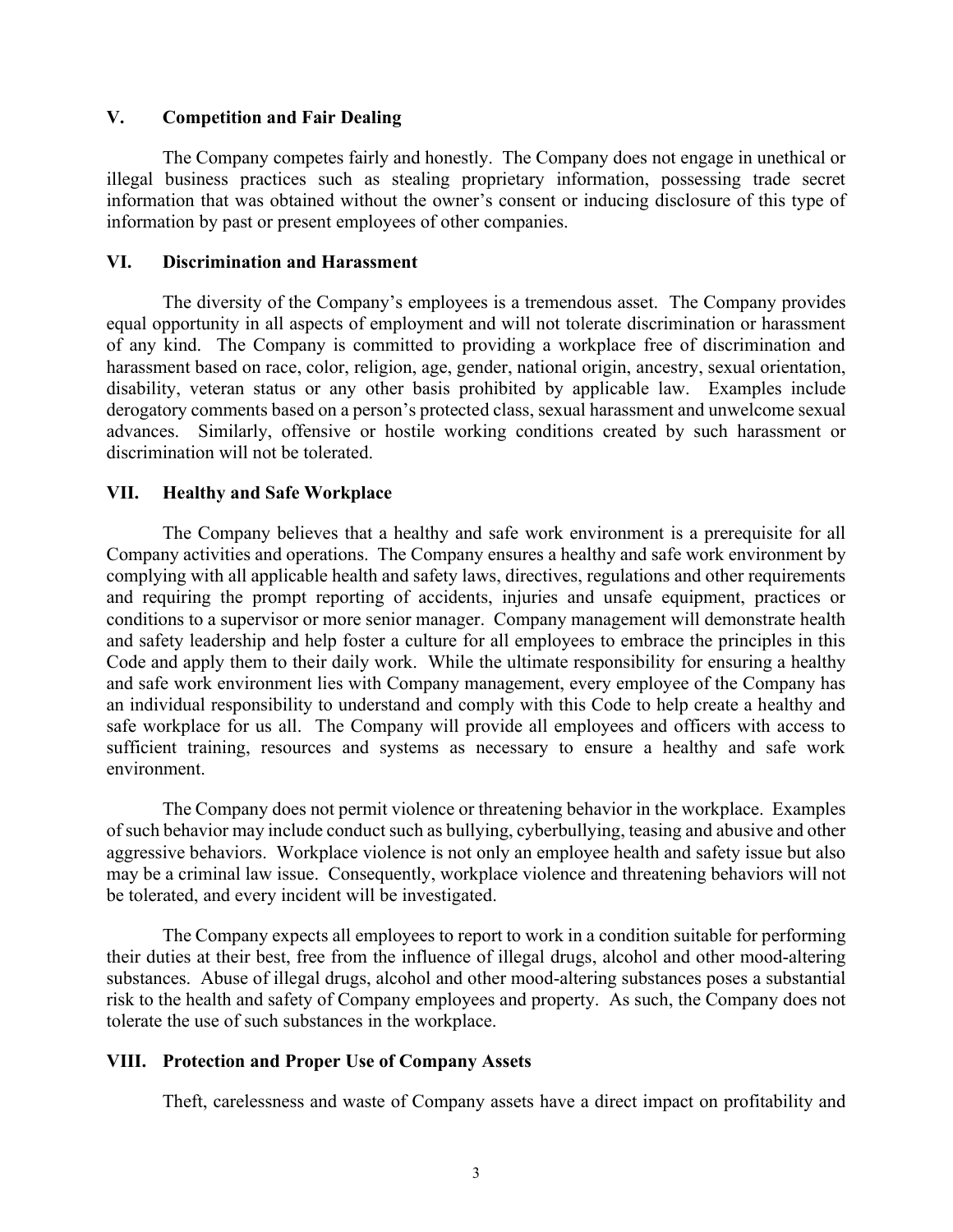should be avoided. Any suspected incident of fraud or theft should be promptly reported to your supervisor or, if appropriate, the Compliance Officer for investigation.

The Company carefully safeguards its confidential information. Unauthorized use or distribution of confidential information is prohibited and could also be a violation of applicable law, resulting in civil or even criminal penalties.

### **IX. Protection of the Environment**

The Company is also committed to the protection of the environment, the conservation of natural resources and the minimization of any adverse impact its operations have on the environment. These values are demonstrated by the Company's compliance with applicable environmental legal requirements and its actions to continually build a workplace culture of sustainability. Employees and officers are also encouraged to consider economic, social and environmental factors in their day-to-day strategic planning, decision making and operations.

# **X. Confidentiality**

In carrying out the Company's business, Covered Persons may learn confidential or proprietary information about the Company, its customers, distributors, suppliers or other third parties. Confidential or proprietary information includes all non-public information relating to the Company, or other companies, that would be harmful to the relevant company or useful or helpful to competitors if disclosed, including financial results or prospects, information provided by a third party, trade secrets, new product or marketing plans, research and development ideas, potential acquisitions or investments or information of use to the Company's competitors or harmful to the Company or its customers if disclosed.

Covered Persons must maintain the confidentiality of all information so entrusted to them, except when disclosure is authorized in accordance with the Company's Corporate Disclosure Policy. Covered Persons must safeguard confidential information by keeping it secure, limiting access to those who have a need to know in order to do their job and avoiding discussion of confidential information in public areas. This prohibition includes, but is not limited to, inquiries made by the media, analysts, investors or others. Covered Persons may not use such information for personal gain.

# **XI. Compliance with Laws, Rules and Regulations**

The Company is obligated to comply with all applicable laws, rules and regulations. It is the personal responsibility of each Covered Party to adhere to the standards and restrictions imposed by these laws, rules and regulations in the performance of his or her duties for the Company. Company management is also required to promote compliance with the Code by all employees and to abide by Company standards, policies and procedures.

### **XII. Payments to Government Personnel**

The Company is committed to complying with all applicable laws that prohibit corrupt payments to government officials and employees of government-owned or controlled businesses, including, but not limited to, the U.S. Foreign Corrupt Practices Act (the "FCPA"). In compliance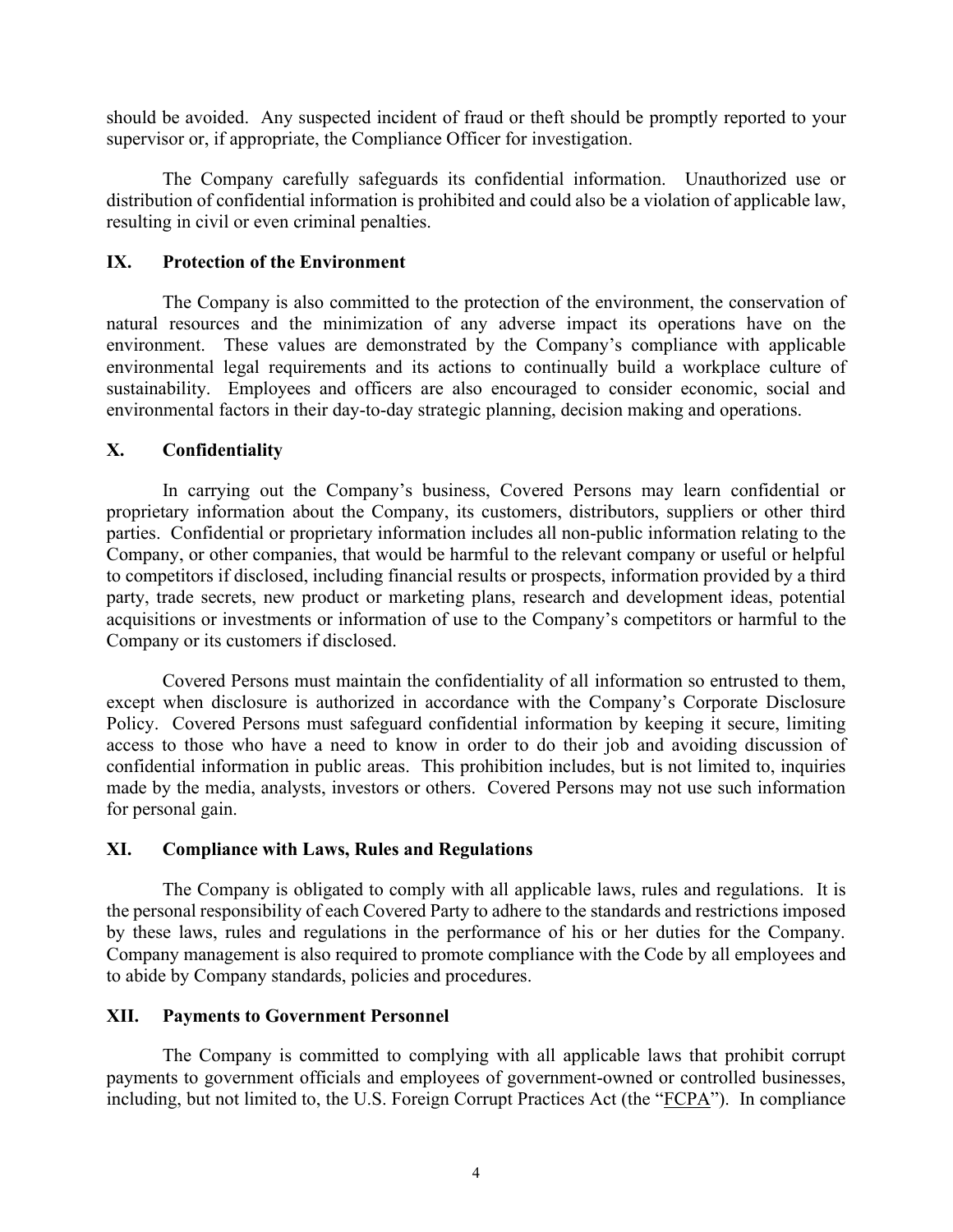with such laws, the Company does not give anything of value, directly or indirectly, to officials of foreign governments or foreign political candidates in order to obtain or retain business (a "Corrupt Payment"). The Company does not promise, offer or deliver to any foreign or domestic government employee or official or any third party any gift, favor or other gratuity that would be illegal. All allegations of corruption will be taken seriously and thoroughly investigated, with violations resulting in discipline up to and including termination.

This anti-corruption policy applies to all directors, officers, employees, agents and representatives of the Company. Such persons are prohibited from (a) offering, giving, promising or authorizing someone else to offer, give or promise any Corrupt Payment, (b) offering, giving, promising or authorizing someone else to offer, give or promise a payment or anything of value to any government official without the prior written approval of the Compliance Officer and (c) making a payment or giving anything of value to any government official to expedite any administrative or legal action. Such persons are required to (i) fully disclose and closely monitor payments made to any government official for legitimate purposes, (ii) maintain accurate financial books and records of all payments made to government officials and (iii) exercise due diligence when selecting persons or firms to represent the Company and require such persons to comply with the FCPA, all applicable anti-corruption laws and the terms of this anti-corruption policy.

The laws or customs of other countries in which the Company operates may be less clear. It is the policy of the Company to comply with those laws or customs; however, if a local law or custom seems to contradict the principles described in this Code, or if you have any questions regarding this anti-corruption policy, please contact your supervisor or the Compliance Officer for further guidance.

# **XIII. Insider Trading**

Trading on inside information is a violation of federal securities law. Covered Parties in possession of material, non-public information about the Company or companies with whom it does business must abstain from trading or advising others to trade in the respective company's securities from the time that they obtain such material, non-public information until adequate public disclosure has been made regarding such information. Information is considered "material" if there is a substantial likelihood that a reasonable investor would consider it important in making a decision to buy, sell or hold a security or where such information is likely to have a significant effect on the market price of the security. To use non-public information for personal financial benefit or to "tip" others, including family members, who might make an investment decision based on this information is not only unethical but also illegal. Covered Parties who trade stock based on material, non-public information can be personally liable for damages totaling up to three times the profit made or loss avoided by the respective Covered Party.

For additional information, please refer to the Company's Insider Trading Policy.

# **XIV. Reporting Illegal or Unethical Behavior**

In order to encourage the reporting of illegal or unethical behavior (including violations of this Code), the Company keeps all reports confidential and does not allow retaliation for good faith reports of possible misconduct by others. It is also the duty of the Company to cooperate in internal investigations of alleged misconduct. If you observe or suspect any corrupt activity, please contact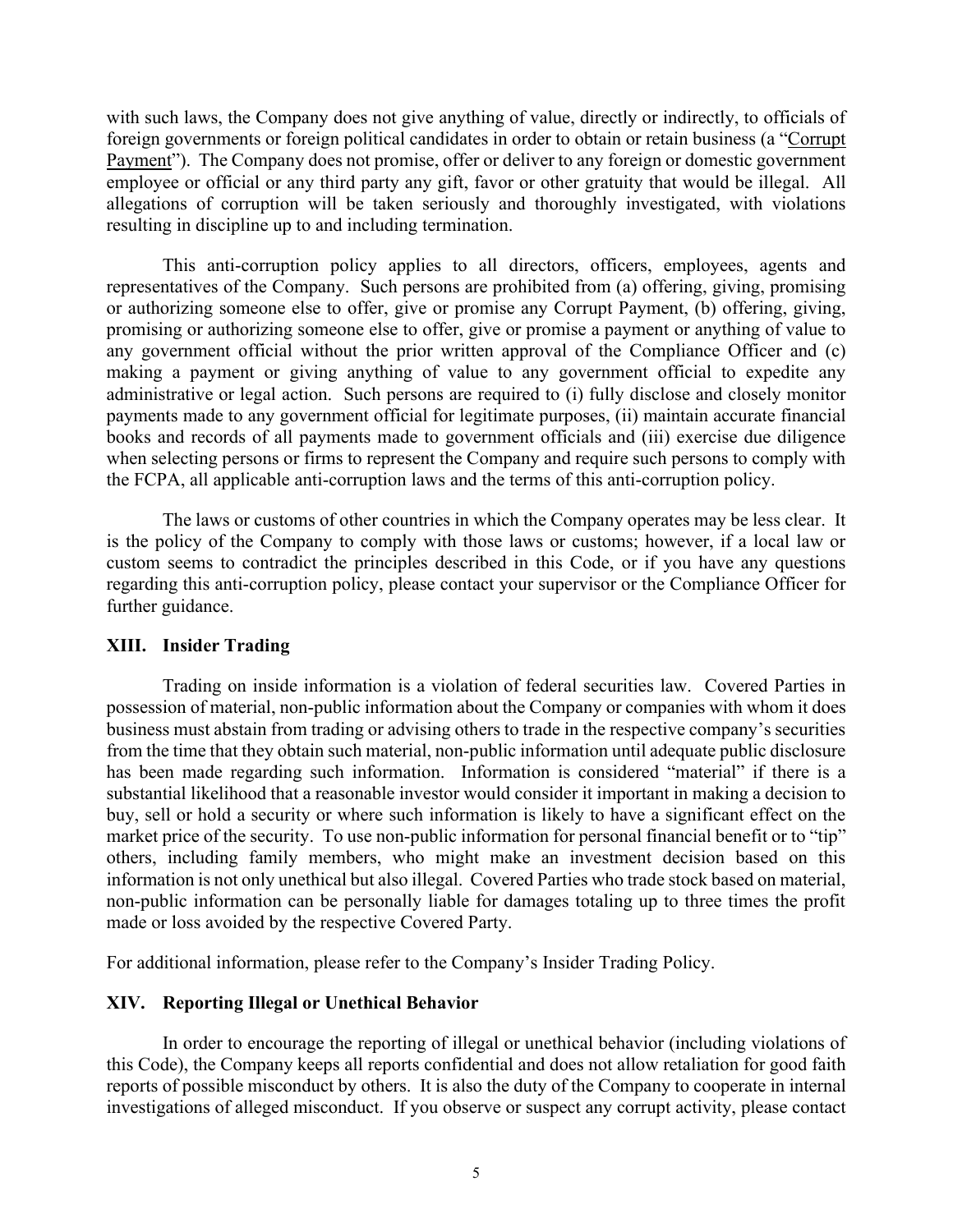the Compliance Officer immediately to report such activity. The Company does not tolerate retaliation against anyone who makes such a report in good faith. A report may be made anonymously to the Company's toll-free confidential hotline (the "Whistleblower Hotline") that operates 24 hours per day, seven days per week and 365 days per year at the following website or telephone number:

Website: https://www.whistleblowerservices.com/microvast

Phone: +1 855-590-2342

All Company employees must work to ensure prompt and consistent action against unethical or illegal behavior. Oftentimes a violation of this Code will be easy to recognize and should be promptly reported to a supervisor or, if appropriate, the Compliance Officer. However, in some situations, it may be more difficult to determine whether certain conduct is unethical or illegal. Since no one can anticipate every situation that will arise, it is important that all Company employees have a way to approach a new or sensitive question or concern. Here are some questions that can be asked:

- (1) *What do I need to know?* In order to reach the right solutions, one must be as fully informed as possible.
- (2) *What specifically am I being asked to do? Does it seem unethical or improper?* This will focus the inquiry on the specific action in question and the available alternatives. Use good judgment and common sense. If something seems unethical or improper, it probably is.
- (3) *What is my responsibility?* In most situations, there is shared responsibility. It may help to get others involved and discuss the issue.
- (4) *Have I discussed the issue with a supervisor?* This is the basic guidance for all situations. In many cases, a supervisor will be more knowledgeable about the question and will appreciate being brought into the decision-making process. Remember that it is the supervisor's responsibility to help solve problems.
- (5) *Should I seek help from Company management?* In any case in which it may not be appropriate to discuss an issue with your supervisor, or where you would not be comfortable approaching your supervisor with your question, discuss it with the Compliance Officer. If for some reason you do not believe that your concerns have been appropriately addressed, you may then seek advice from the Chief Executive Officer or Chief Financial Officer. Alternatively, we have established procedures to permit confidential, anonymous submissions of concerns regarding alleged violations of this Code, including concerns with respect to questionable accounting or auditing matters. Confidential anonymous submissions should be made through the Whistleblower Hotline or mailed directly to the Compliance Officer at the principal executive office of the Company.